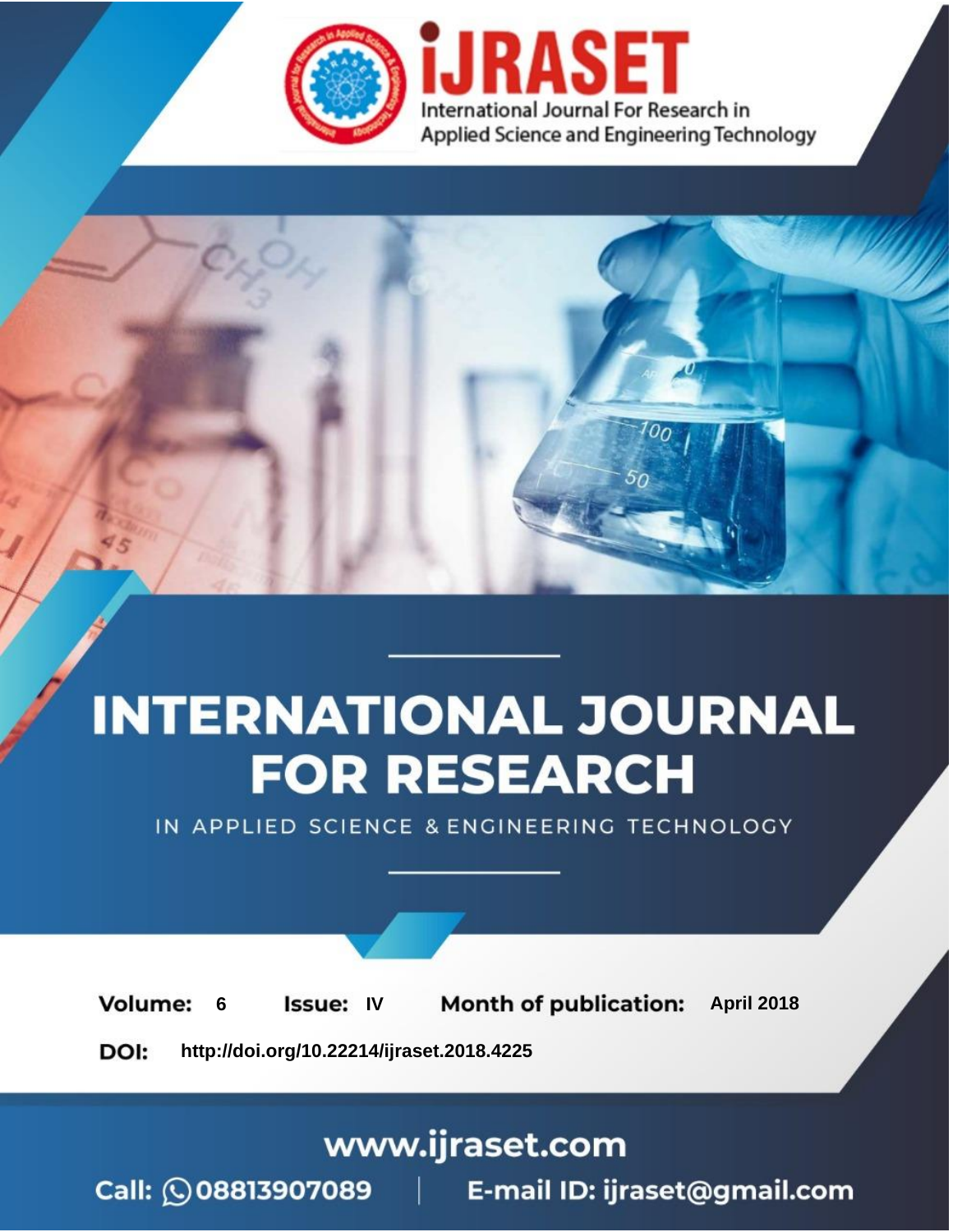

### **An Efficient Approach of Travel Recommendation Model from High Dimensional Databases – A Survey**

S.P Gayathri<sup>1</sup>, K. Selva Kannu<sup>2</sup> *1, 2 Computer Science, Sakthi College of Arts And Science for Women*

*Abstract: The proliferation of digital cameras and the growing practice of online photo sharing using social media sites such as Flickr have resulted in huge volumes of geo tagged photos available on the Web. Based on users' traveling preferences elicited from their travel experiences exposed on social media sites by sharing geo tagged photos, we propose a new method for recommending tourist locations that are relevant to users (i.e., personalization) in the given context (i.e., context awareness). We obtain user-specific travel preferences from his/her travel history in one city and use these to recommend tourist locations in another city. Our technique is illustrated on a sample of publicly available Flickr dataset containing photos taken in various cities. Results show that our context-aware personalized method is able to predict tourists' preferences in a new or unknown city more precisely and generate better recommendations compared to other state-of-the-art landmark recommendation methods.*

#### **I. INTRODUCTION**

Research on moving-object data analysis has been recently fostered by the widespread diffusion of new techniques and systems for monitoring, collecting and storing location aware data, generated by a wealth of technological infrastructures, such as GPS positioning, sensor- and mobile-device networks, tracking facilities. These have made available massive repositories of spatiotemporal data, that call for suitable analytical methods, capable of enabling the development of innovative, location-aware applications and services. So far, research efforts have been largely geared towards either the definition of new movement patterns, or the development of solutions to algorithmic issues, to improve existing pattern-mining schemes in terms of effectiveness and/or efficiency. As a consequence, several intelligent tools for movement data analysis have rapidly flourished. In the meanwhile, however, the necessary attention has not been paid to the definition of a unifying framework, wherein to set the above patternmining tools as specific components of the knowledge discovery process. In the absence of a unifying framework, the process of progressively querying and mining both movement data and patterns is a challenging issue. Indeed, the individual mining techniques can hardly be combined into an actual multi-step process, since their results are typically neither directly exploitable to feed some further analysis, nor uniformly manageable with raw data.

We believe that this is a primary limitation for the real-world applications of movement data analysis, where it rarely happens that a single pattern-mining activity (i.e. either of the foresaid tools) suffices to meet the underlying analytical requirements. In the current state of the art, the lack of support to knowledge discovery as an actual multi-step process makes impractical all those applications, that involve multiple stages of analysis and manipulation for both data and patterns, in which the results at each stage are required to become the input to the subsequent stage.

As a motivating example, consider the following analytical requirement, that calls for the search of common behavioral patterns in the context of specific spatial patterns: among the movements of people, find the sequence of frequently visited regions on Sunday in the city center and, among them, find the groups of trajectories that exhibit uniform movement behavior. Satisfying such a requirement involves a complex two-steps process, wherein multiple mining methods as well as forms of background knowledge need be progressively and seamlessly exploited. In this approach, to the best of our knowledge, we take a first step towards progressively mining and querying movement data. In this direction, the contribution we propose is twofold. We first introduce a framework called Two-World that gives the theoretical background to the progressive mining process. Consequently, based on that, we realized an innovative computational environment, called GeoPKDD system that provides effective support to the whole knowledge discovery process on movement data. The core component of the system is the data mining query language, based on the proposed framework, and capable of accommodating and combining disparate mining tasks into a multi-step knowledge discovery process.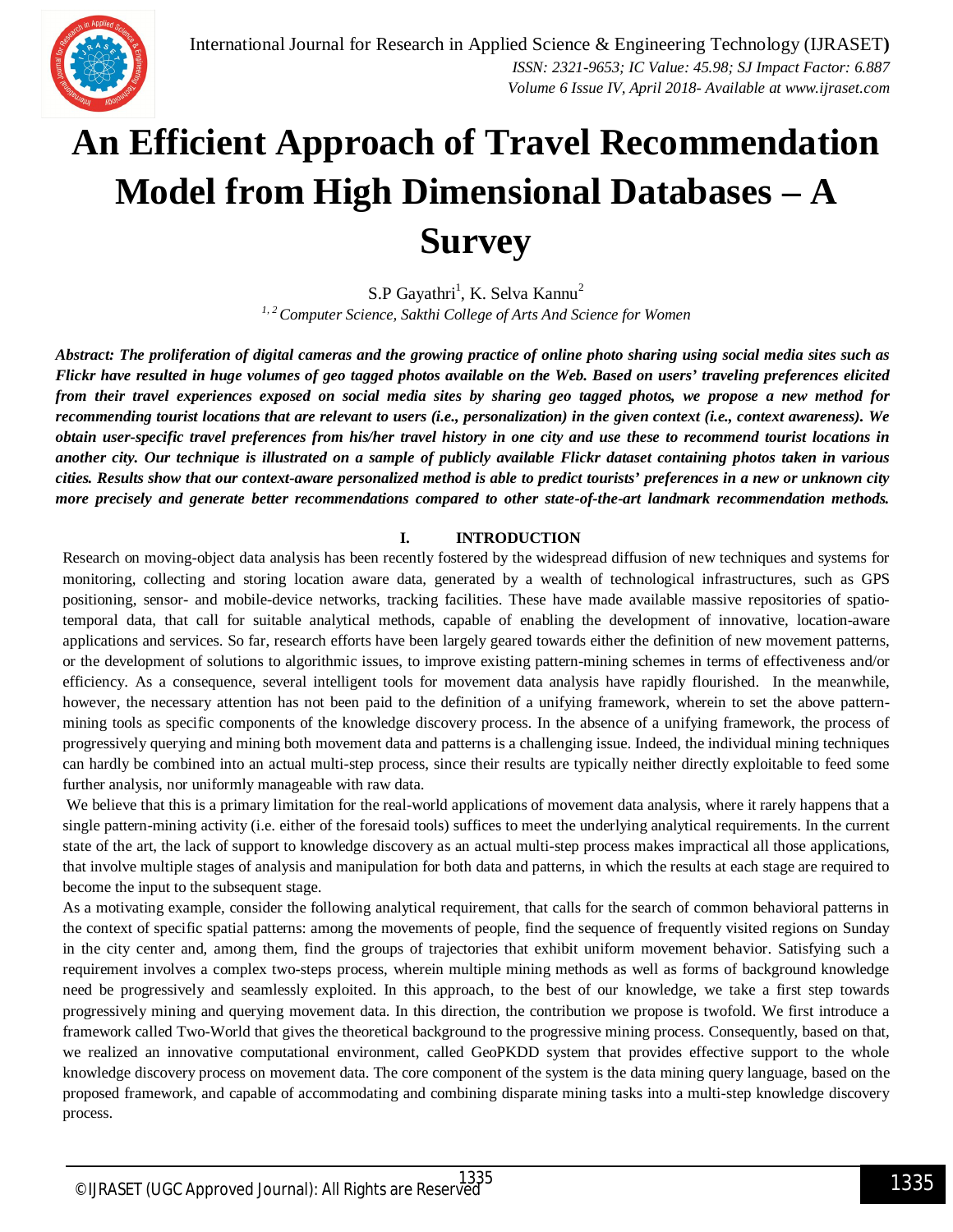

#### International Journal for Research in Applied Science & Engineering Technology (IJRASET**)**  *ISSN: 2321-9653; IC Value: 45.98; SJ Impact Factor: 6.887*

*Volume 6 Issue IV, April 2018- Available at www.ijraset.com*

#### *A. Literature Survey*

P. Adrian and G. Gregory et al [1] They focus on temporal information with query and photos in term of trip duration, the weather information and current temporal they did not considered. Solving automatic router planning problem to compute the visit time of site and discover trip.

Y. Sun et al [2] They develops the recommendation system for a tourist that can provide the best travel route to user as well as popular landmarks. Travel best routes to destination in the city using geo tagged photos. The length of road and popularity assessment both are considered to routes recommendation. Maximal tourist's popularity and minimizes distance its best router recommendation for tourist. User have good travel plan and recommend suitable routes in the city, find out the best road set the routing for tourist trip.

M. Clements et al [3] They purposed method for tourist preference location to predict from Flickr photos, using probabilistic Bayesian method used to individual user favorite location and calculate the similarities geo-tagged photos for different users.

Y. Zheng and X. Xie et al [4] Travel recommendation for tourist such as travel time, reach ability, distance and sequential between locations, like trip duration, planning, trip cost and number of factor take from account perform travelling recommendation for tourist The unfamiliar city information tourist know due to short period of time journey minimal effective while save a lot time. HITS Hypertext Induced Topic Search)-based inference model between user and location and travel sequence recommendation.

Z. Yin et al [5] Two kind of user to discover interest trajectory pattern one those who have interest in most necessary trajectory patterns like new city have many famous location most tourists have interest and other those who interest discover the new location in diverse way, not much interest router areas.

A. Majid et al [6] The various approaches and algorithm have been purposed to make the personalized recommendation system for tourist from geo tagged photo. They purposed new method for personalization travel to get tourist his/her location history and their preference in one city recommend tourists location to another city. To more precise predict tourist's location preferences in unknown or new city by personalized method. The planning for tourist's trip various and unknown locations used personalized recommendation tourist locations and consider spatial, weather content for tourist.

K.Jiangn et al [7] They focus on personalized recommendation system geo tagged photos quality in photo share to online website. Popularity of user photo estimation and detect tourist attracts to geo tag. User personal preference shows the visual and textual information in photo. User travel behavior to discover the spatial fluctuation to attract popular and distance by user photos time taken. J. Bao et al [8] Personal recommendation system depend on user personal interest by categories like park, restaurant and famous place etc. recently research user location histories and social environment user to make recommendation and user preferences using preference to selected user algorithm top-k rank location are reappearance recommend as the user.

Y. Huang et al [9] They purpose to personalized recommendation system for tourist to attract unfamiliar cities and satisfy the users according to their preferences. Tourist plan number of categories such as choice attracts location, accommodation and destination at most present in travel recommendation. They focus on Information for tourist location and travel destination, Bayesian network select estimation the tourist prefers activities.

M. Ester et al [10] Personalized recommendation two aspects one finds the location tourist that attract the tourists and find the route direction two attractive first, to calculate the distance between original points to destination and second provide the best direct to reach the destination.

John Kracht et al [11] This paper examines the evolution and transformation of tourism distribution channels, focusing on the role the Internet has played in such a process. It attempts to graphically illustrate, in a temporal manner, the evolving complexity of the tourism distribution systems.

Andrew Gallagher et al [12] Associating image content with their geographic locations has been increasingly pursued in the computer vision community in recent years. In a recent work, large collections of geotagged images were found to be helpful in estimating geo-locations of query images by simple visual nearest-neighbors search. In this paper, we leverage user tags along with image content to infer the geo-location. Dimitrios Buhalis et al [13] New eMediaries include a wide range of organisations including suppliers (eg airlines, hotels etc) selling direct on the Internet by allowing users to access directly their reservation systems; webbased travel agents; Internet portals and vortals, and auction sites. The expected proliferation of Digital TV and mCommerce will gradually intensify competition further.

Zheng Xiang et al [14] The analysis of the search results showed that social media constitute a substantial part of the search results, indicating that search engines likely direct travelers to social media sites. This study confirms the growing importance of social media in the online tourism domain.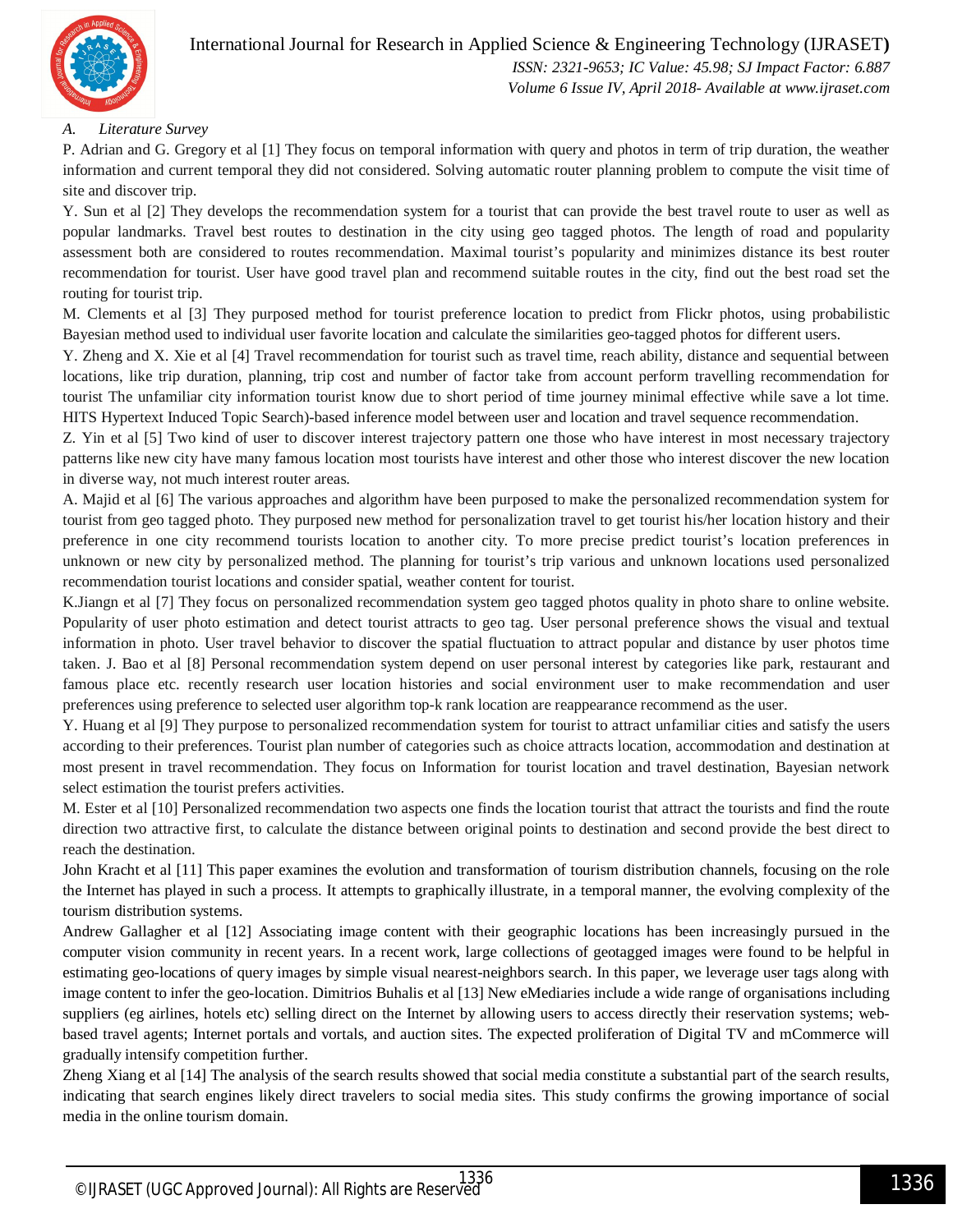

Gael Chareyron et al [15] Several social network provide essential information on the perceptions of tourist destination. Nevertheless to operate correctly, several points should be discussed. This article provides multiple ideas for reflections on the challenges and opportunities offered by these new media.



Architecture of tourists location recommendation system

#### **II. CONCLUSION**

In this article, we put forward an approach to extract semantically meaningful tourist locations from geotagged social media such as photos for tourist travel recommendations. We have contributed a method that applies a collaborative filtering approach to obtain tourist's preferences from his or her publicly contributed photos and takes into account the current context of user for personalized recommendations. We presented the evaluation of our methods on a sample of publicly available photos from the Flickr dataset. It contains metadata of photos taken in various cities in China. Results show that our context-aware personalized method is able to predict tourists' preferences in a new or unknown city more precisely and generate better recommendations compared to other stateof-the-art landmark recommendation methods. We found that people's preferences with short and targeted visits are easier to predict by methods based on popularity. Performance of collaborative filtering methods based on tourist preferences improves in the case of long and real tourist visits. Moreover, considering contexts gives a substantial improvement in the precision of prediction.

#### **REFERENCES**

- [1] P. Adrian, G.Gregory "Deducing trip related information from flickr", In Proceedings of the international conference on World Wide Web, pp. 1183–1184, 2009
- [2] Y. Sun, "Computers, Environment and Urban Systems", Road-based travel recommendation using geo-tagged images, 2013.
- [3] M. Clements, P. Serdyukov, A. Vries, & Reinders, Using flickrgeotags to predict user travel behavior", Proceedings of the 33rd international ACM SIGIR conference on Research and development in information retrieval, pp. 19–23, 2010
- [4] Y. Zheng, & X. Xie, "ACM Transactions on Intelligent Systems and Technology", Learning travel recommendations from user-generated gps traces, 2011
- [5] Z.Yin, L. Cao, J. Han, J.Luo, & T.S.Huang, "Diversified trajectory pattern ranking in geotagged social media",. In Proceedings of the SIAM conference on data mining, pp. 980–991, 2011
- [6] A. Majid, L. Chen, G.Chen, H. T. Mirza, I. Hussain, & J. Woodward, "International Journal of Geographical Information Science", A context-aware personalized travel recommendation system based on geotagged social media data mining, pp. 662–684, 2012
- [7] K.Jiangn, H. Yin, P. Wang, & N.Yu, "Neuro computing", Learning from contextual information of geo-tagged web photos to rank personalized tourism attractions, pp. 17–25 2013
- [8] J.Bao, Y. Zheng, & M. F. Mokbel, "ACM SIGSPATIAL GIS'12", Location-based and preference-aware recommendation using sparse geo-social networking data, 2012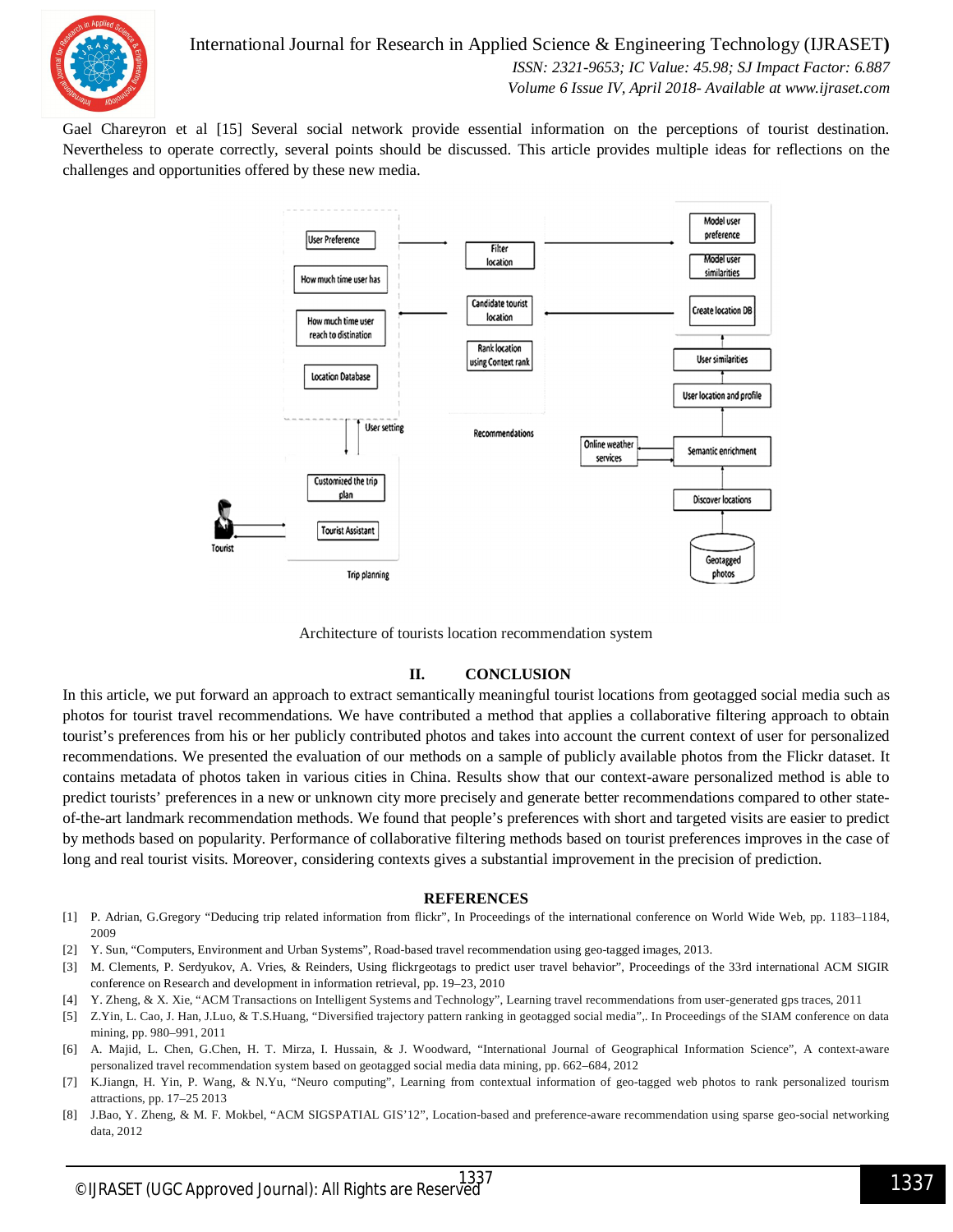

#### International Journal for Research in Applied Science & Engineering Technology (IJRASET**)**  *ISSN: 2321-9653; IC Value: 45.98; SJ Impact Factor: 6.887*

*Volume 6 Issue IV, April 2018- Available at www.ijraset.com*

- [9] Y.Huang, & L. Bian, "Expert Systems with Applications", A Bayesian network and analytic hierarchy process based personalized recommendations for tourist attractions over the Internet, pp. 933–943, 2009
- [10] M.Ester, H. Kriegel, J. Sander, & X. Xu, "A density-based algorithm for discovering clusters in large patial databases with noise", In Proceedings of the international conference on knowledge discovery and data mining, pp. 226–231, 1996
- [11] John Kracht, Youcheng Wang, "Examining the Tourism Distribution Channel: Evolution and Transformation", In Proceedings of the Distribution channel, Information technology, Intermediation, Tourism marketing and data mining, 2009
- [12] Andrew Gallagher, Dhiraj Joshi Jie, & Yu Jiebo Luo, "Geo-location Inference from Image Content and User Tags",IEEE Compter Society Conference on IEEE,pp.55-62, 2009
- [13] Dimitrios Buhalis, Maria Cristina Licata, "The Future eTourism intermediaries", eTourism, Internet, intermediaries, Tourism management, pp.207-220, 2002
- [14] Zheng Xiang, & Ulrike Gretzel, "Role of social media in online travel information search", Social media Search engine Travel information search Online tourism domain Internet marketing,, 2009
- [15] Gael Chareyron, Jerome Da-Rugna, & Thomas Raimbault, "Big Data: a new challenge for tourism", In Proceedings of the social network; tourist behavior; big data, 2014
- [16] F. Giannotti, B. Kujpers, A. Raffaeta, G. Manco, M. Baglioni, and C. Renso, "Databases", Querying and reasoning for spatio-temporal data mining, p. 330, 2008.